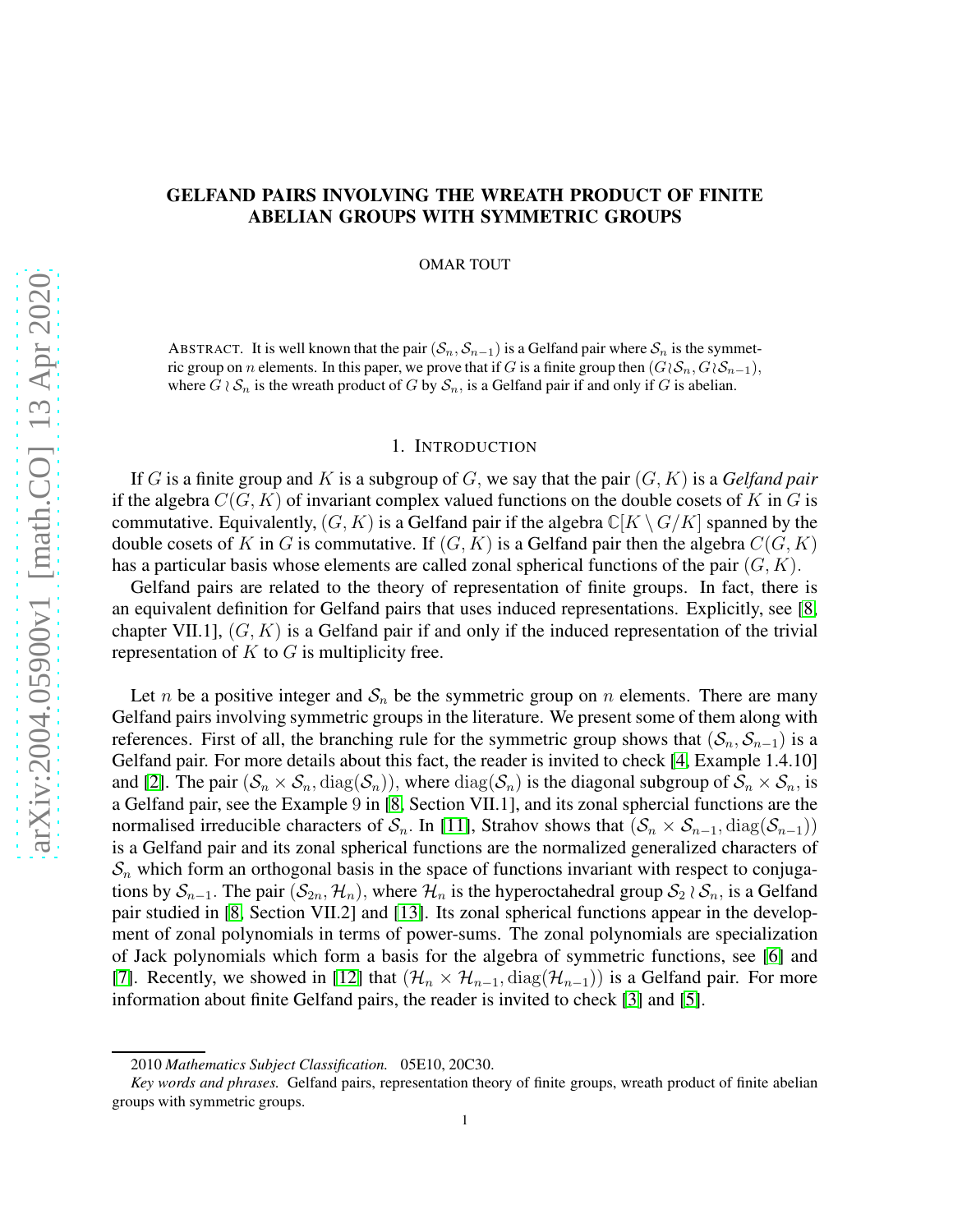## 2 O. TOUT

In [\[1\]](#page-5-10), Aker and Can prove that if  $\Gamma$  is a finite abelian group then  $(\widetilde{\Gamma^n} \ltimes \mathcal{S}_n, \mathcal{S}_n)$  is a Gelfand pair where  $\Gamma^n = \Gamma \times \ldots \times \Gamma$  (*n* copies),  $\Gamma^n$  is the quotient of  $\Gamma^n$  by its diagonal subgroup  $\{(g, g, \ldots, g) \mid g \in \Gamma\}$  and  $\widetilde{\Gamma^n} \ltimes \mathcal{S}_n$  is the semidirect product of  $\widetilde{\Gamma^n}$  with  $\mathcal{S}_n$ . In the particular case when  $\widetilde{\Gamma} = \mathbb{Z}_r$ , the authors give explicit descriptions of the irreducible constituents of the multiplicity free representation  $\overline{\mathrm{Ind}_{\mathcal{S}_n}^{\Gamma^n \ltimes \mathcal{S}_n}}(1)$ .

In [\[10\]](#page-5-11), Stein presents a complete list of irreducible representations of the wreath product  $G \wr S_n$  where G is a finite group. In particular, he gives a branching rule for the group  $G \wr S_n$ similar to that of the symmetric group. Using this rule we will show the following main result of this paper

<span id="page-1-1"></span>**Theorem 1.1.** Let G be a finite group then the pair  $(G \wr S_n, G \wr S_{n-1})$  is a Gelfand pair if and *only if* G *is abelian.*

We will only use the necessary definitions and facts from the representation theory of finite groups to prove this theorem. We eschew unuseful details and give references to the needed results instead of giving proofs. By doing so, we hope to present this result in a clear and short way.

The paper is organised as follows. In Section [2,](#page-1-0) we review some useful tools from the theory of representation of finite groups and we define Gelfand pairs. In Section [3,](#page-3-0) we define multipartitions and we present the irreducible representations of the wreath product of a finite group G by  $S_n$ . In Section [4,](#page-4-0) we prove Theorem [1.1](#page-1-1) the main result of this paper.

## 2. REPRESENTATION THEORY OF FINITE GROUPS AND GELFAND PAIRS

<span id="page-1-0"></span>In this paper we only consider representations over the complex numbers field **C**. We review in this section some definitions and well known results in the theory of representations of finite groups. We only present the necessery results that are useful to prove our main result. The reader is invited to check the book [\[9\]](#page-5-12) of Sagan for complete proofs.

2.1. **Induced representations.** Let G be a finite group. A *representation* of G is a pair  $(V, \rho)$ where V is a finite dimensional vector space over  $\mathbb C$  and  $\rho: G \longrightarrow GL(V)$  is a group homomorphism. Here  $GL(V)$  stends for the group of all invertible linear maps from V to V. The *dimension* of a representation is the dimension of its vector space. For example, the trivial representation of G is the one-dimensional representation  $(\mathbb{C}, 1)$  where  $1(g)(c) = c$  for any  $g \in G$ and  $c \in \mathbb{C}$ .

Let K be a subgroup of  $G, G/K = \{g_1, \ldots, g_r\}$  be a set of representatives of the left cosets of K in G and  $(V, \rho)$  be a representation of K. Using  $(V, \rho)$ , we can make a representation  $(\text{Ind}_{K}^{G} V, \text{Ind}_{K}^{G} \rho)$  of G, called the *induced representation* of  $(V, \rho)$  to G where

$$
\operatorname{Ind}_K^G V = \bigoplus_{i=1}^r g_i V
$$

with  $g_iV$  being an isomorphic copy of V whose elements are written as  $g_i v$  with  $v \in V$ . For each  $g \in G$  and each  $g_i$  there is an  $h_i \in K$  and  $j(i) \in \{1, ..., r\}$  such that  $gg_i = g_{j(i)}h_i$  and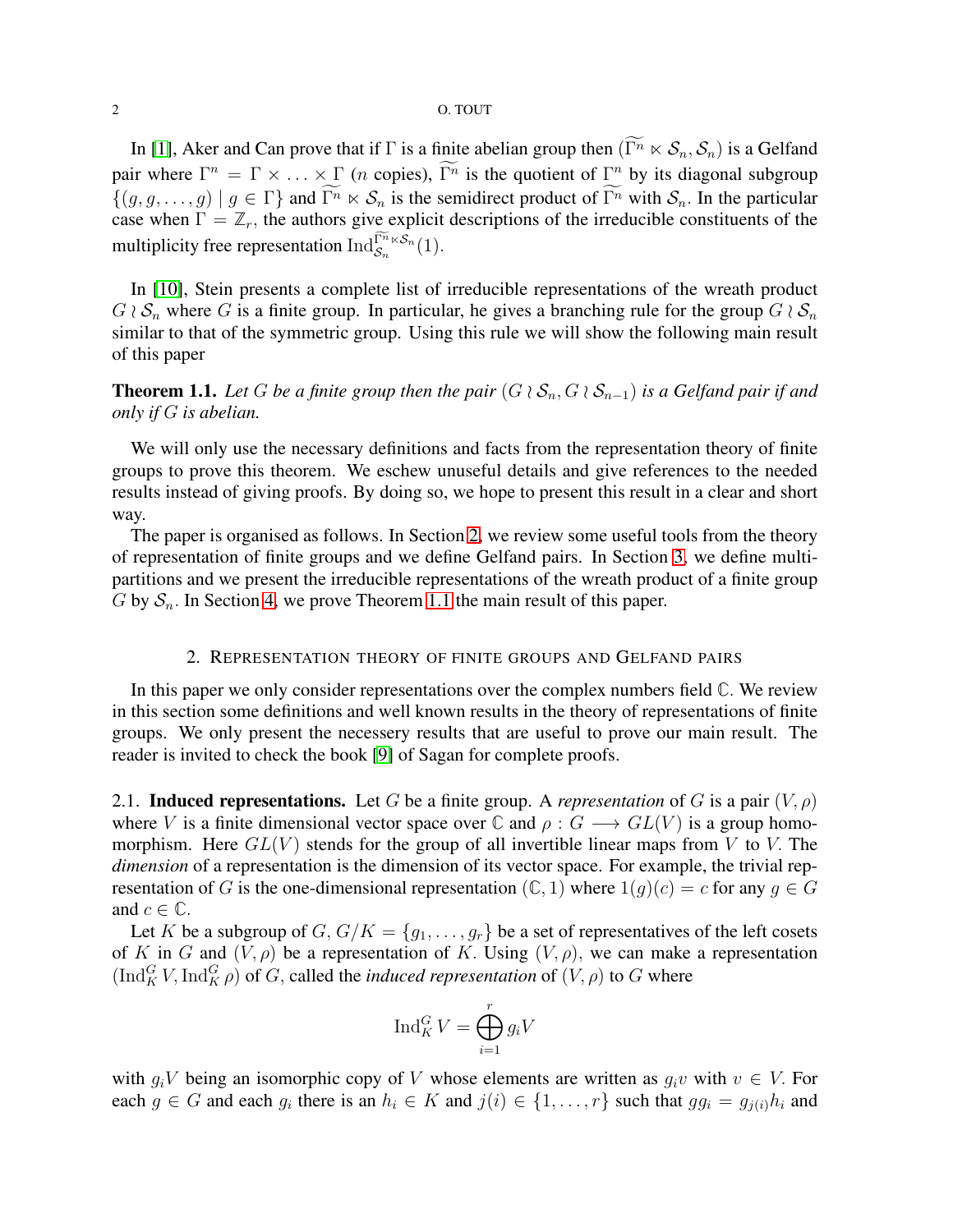$\operatorname{Ind}_{K}^{G}\rho(g)$  is defined by:

$$
\operatorname{Ind}_{K}^{G} \rho(g) \left( \sum_{i=1}^{r} g_{i} v_{i} \right) = \sum_{i=1}^{r} g_{j(i)} \rho(h_{i}) (v_{i}).
$$

For example, in the particular case of the trivial representation of  $K$ , the induced representation can be identified with the representation  $(\mathbb{C}[G/K], 1_K^G)$  of G, where  $\mathbb{C}[G/K]$  is the rdimensional vector space spanned by the left cosets  $q_iK$  and

 $1_K^G(g)(k_i K) = (g k_i) K$  for any  $g \in G$  and any representative  $g_i$  of  $G/K$ .

2.2. Facts from representation theory of finite groups. A vector subspace  $W$  of  $V$  is said to be a *subrepresentation* of  $(V, \rho)$  if  $\rho(g)(w) \in W$  for any  $w \in W$ . The representation  $(V, \rho)$  is said to be *reducible* if it has a subrepresentation other than {0} and V. Otherwise it is said to be *irreducible*. If  $(V_1, \rho_1)$  and  $(V_2, \rho_2)$  are two representations of G then  $(V_1 \oplus V_2, \rho_1 \oplus \rho_2)$ , where  $V_1 \oplus V_2$  is the direct sum of  $V_1$  and  $V_2$ , is a representation of G with:

$$
(\rho_1 \oplus \rho_2)(g)(v_1 + v_2) := \rho_1(g)(v_1) + \rho_2(g)(v_2),
$$

for any  $g \in G$ ,  $v_1 \in V_1$  and  $v_2 \in V_2$ .

A representation  $(V, \rho)$  is equivalent to an action of G on V, that is  $gv = \rho(g)(v)$  for any  $g \in G$  and  $v \in V$ . To simplify notations, it will be convenient for us to omit the homomorphism and say that V is a representation of G. If V and W are two representations of G then  $\theta: V \to W$  is said to be a *representations homomorphism* (or an *intertwiner*) if  $\theta$  is an homomorphism of vector spaces that satisfies  $\theta(qv) = q\theta(v)$  for any  $q \in G$  and any  $v \in V$ . Two representations are *equivalent* if there exists a representations isomorphism between them. Otherwise, they are called *inequivalent representations*. We will present below some well known facts in the theory of representation of finite groups. For complete proofs, the reader may refer to the book [\[9\]](#page-5-12) of Sagan.

The number of inequivalent irreducible representations of  $G$  is equal to the number of con-jugacy classes of G, see [\[9,](#page-5-12) Proposition 1.10.1]. Let  $(V, \rho)$  and  $(W, \sigma)$  be two irreducible representations. Then the Schur lemma (see [\[9,](#page-5-12) Theorem 1.6.5]) states that any representation homomorphism  $\theta : V \longrightarrow W$  is either the zero map (if  $\rho \nsim \sigma$ ) or a vector space isomorphism (if  $\rho \sim \sigma$ ). As a consequence of the Schur lemma, if  $(V, \rho)$  and  $(W, \sigma)$  are two irreducible representations over the same space, then any representation homomorphism  $\theta : V \longrightarrow V$  is either the zero map (if  $\rho \nsim \sigma$ ) or  $\theta = c \, \text{Id}_V$  for a certain nonzero  $c \in \mathbb{C}$ , where  $\text{Id}_V$  is the identity map on V (if  $\rho \sim \sigma$ ). Let  $\{V^1, \ldots, V^l\}$  be a complete list of irreducible pairwise inequivalent representations of  $G$  then by [\[9,](#page-5-12) Proposition 1.10.1]

$$
|G| = \sum_{i=1}^{l} (\dim V^i)^2.
$$

In addition, by Maschke's theorem (see [\[9,](#page-5-12) Theorem 1.5.3]) any finite dimensional representation  $V$  of  $G$  can be decomposed as the direct sum of irreducible representations of  $G$ 

$$
V \simeq \bigoplus_{i=1}^{l} m_i V^i,
$$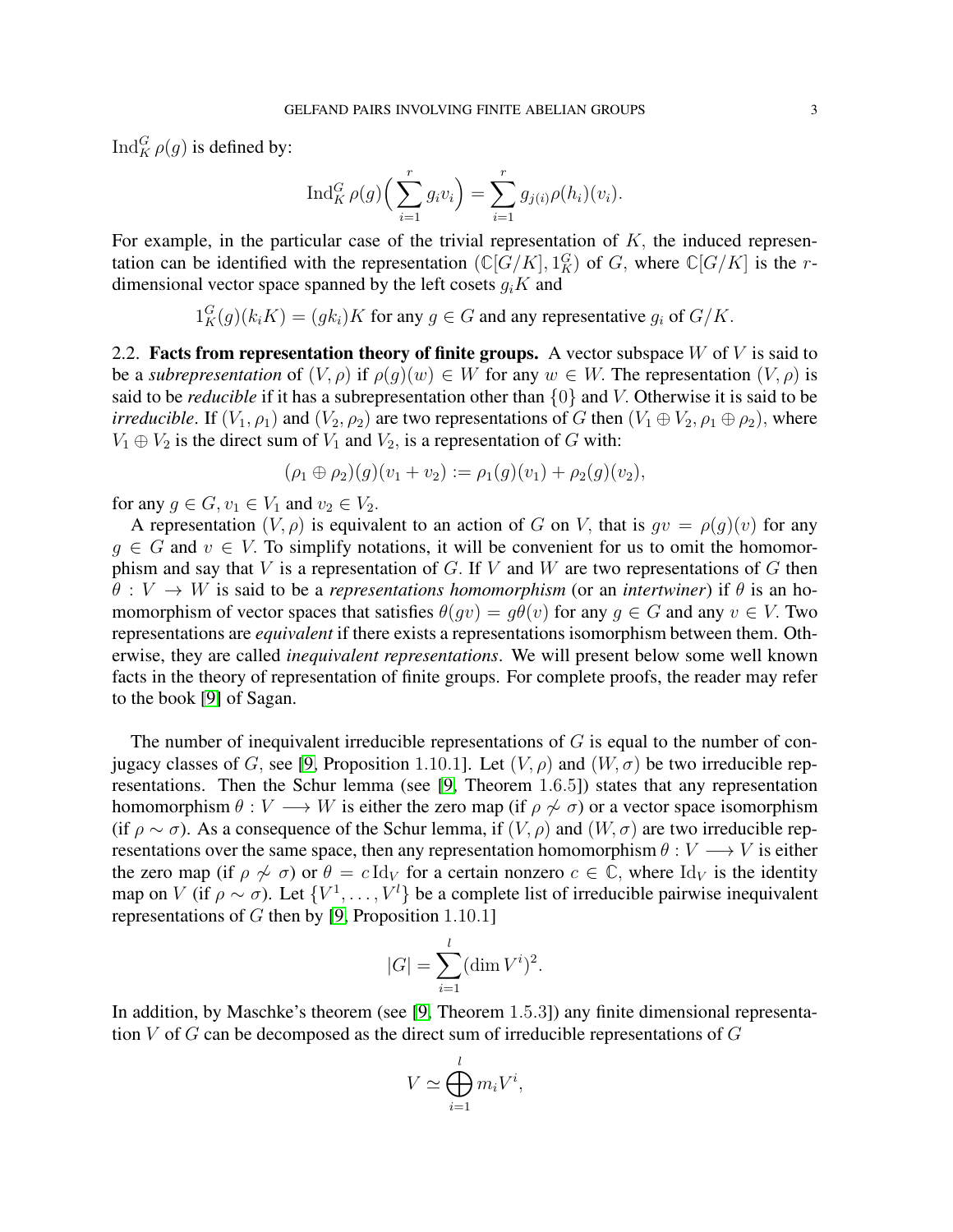#### 4 O. TOUT

where  $m_i \in \mathbb{N}$  and  $m_i V^i := V^i \oplus V^i \oplus \cdots \oplus V^i$  ( $m_i$  copies) for any  $1 \le i \le l$ . We say that the representation V of G is *multiplicity free* if  $m_i < 1$  for any  $1 \le i \le l$ .

2.3. Gelfand pairs. Let  $(G, K)$  be a pair where G is a finite group and K is a subgroup of G. Consider  $C(G, K)$ , the algebra of invariant complex valued functions on the double cosets of  $K$  in  $G$ , that is

$$
C(G, K) := \{ f : G \longrightarrow \mathbb{C} \mid f(kxk') = f(x) \text{ for any } x \in G \text{ and any } k, k' \in K \}.
$$

The multiplication in  $C(G, K)$  is defined by the convolution product of functions :

$$
(fg)(x) = \sum_{y \in G} f(y)g(y^{-1}x)
$$
 for any  $f, g \in C(G, K)$ .

The pair  $(G, K)$  is said to be a *Gelfand pair* if its associated algebra  $C(G, K)$  is commutative. Equivalently,  $(G, K)$  is a Gelfand pair if the algebra  $\mathbb{C}[K \setminus G/K]$  spanned by the double cosets of K in G is commutative. In [\[8,](#page-5-0) (1.1) page 389], it is shown that the pair  $(G, K)$  is a Gelfand pair if and only if the induced representation  $\mathbb{C}[G/K]$  of the trivial representation of K to G is multiplicity free.

# 3. MULTIPARTITIONS AND THE IRREDUCIBLE REPRESENTATIONS OF  $G \wr S_n$

<span id="page-3-0"></span>In this section we present a complete list of inequivalent irreducible representations of  $G \wr S_n$ for a finite group G. As in the previous section, we don't give the proofs of the presented results. The reader is invited to read the paper [\[10\]](#page-5-11) of Stein for more details.

3.1. **Partitions.** A *partition*  $\lambda$  is a weakly decreasing list of positive integers  $(\lambda^1, \dots, \lambda^l)$  where  $\lambda^1 \geq \lambda^2 \geq \ldots \geq \lambda^l \geq 1$ . The  $\lambda^i$  are called the *parts* of  $\lambda$ ; the *size* of  $\lambda$ , denoted by  $|\lambda|$ , is the sum of all of its parts. If  $|\lambda| = n$ , we say that  $\lambda$  is a partition of n. We will also use the exponential notation  $\lambda = (1^{m_1(\lambda)}, 2^{m_2(\lambda)}, 3^{m_3(\lambda)}, \ldots)$ , where  $m_i(\lambda)$  is the number of parts equal to i in the partition  $\lambda$ . In case there is no confusion, we will omit  $\lambda$  from  $m_i(\lambda)$  to simplify our notation. If  $\lambda = (1^{m_1(\lambda)}, 2^{m_2(\lambda)}, 3^{m_3(\lambda)}, \dots, n^{m_n(\lambda)})$  is a partition of n then  $\sum_{i=1}^n im_i(\lambda) = n$ . We will dismiss  $i^{m_i(\lambda)}$  from  $\lambda$  when  $m_i(\lambda) = 0$ .

If  $\lambda = (\lambda^1, \dots, \lambda^l)$  is a partition of n, there are several natural ways to extend it to a partition of  $n + 1$ . This can be done by adding 1 to  $\lambda^1$ , adding a part  $\lambda^{l+1}$  equal to one, adding 1 to the parts  $\lambda^i$  that satisfy  $\lambda^{i-1} > \lambda^i \ge \lambda^{i+1}$  for  $2 \le i \le l-1$  or by adding 1 to the parts  $\lambda^{i+1}$  that satisfy  $\lambda^{i-1} = \lambda^i > \lambda^{i+1}$  for  $2 \le i \le l-1$ . We will denote by  $\lambda^+$  the set of all extended partitions from  $\lambda$ . For example,

$$
(3,3,2,2,2,1)^+ = \{(4,3,2,2,2,1), (3,3,2,2,2,1,1), (3,3,3,2,2,1), (3,3,2,2,2,2)\}.
$$

3.2. **Branching rule for**  $S_n$ . It is well known that partitions of n are used to index all of the conjugacy classes and the irreducible representations of  $S_n$ . The irreducible representation of  $S_n$ that corresponds to the partition  $\lambda$  of n is called *Specht module* and usually denoted by  $S^{\lambda}$ , see [\[9,](#page-5-12) Theorem 2.4.6]. The branching rule shows that the inducing representation of an irreducible representation  $S^{\lambda}$  of  $S_{n-1}$  to  $S_n$  has a nice decomposition into irreducible representations of  $S_n$ . Explicitly, if  $\lambda$  is a partition of  $n-1$  then by [\[9,](#page-5-12) Theorem 2.8.3] we have the following formula:

$$
\operatorname{Ind}_{\mathcal{S}_{n-1}}^{\mathcal{S}_n} S^{\lambda} = \bigoplus_{\delta \in \lambda^+} S^{\delta}.
$$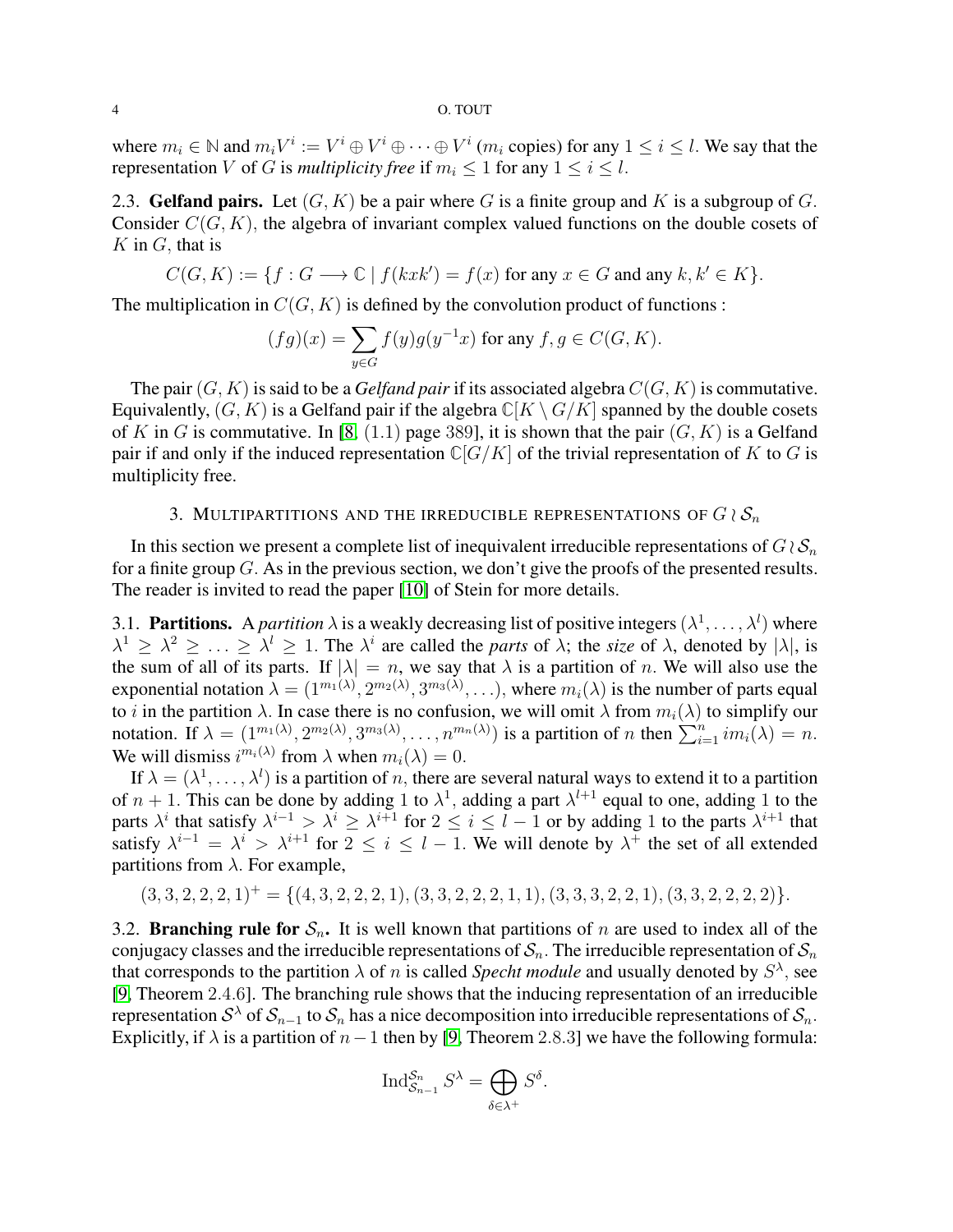In particular, since the trivial representation of  $\mathcal{S}_{n-1}$  corresponds to the Specht module  $S^{(n-1)}$ by [\[9,](#page-5-12) Example 2.3.6], we have

$$
1_{\mathcal{S}_{n-1}}^{\mathcal{S}_n} = \text{Ind}_{\mathcal{S}_{n-1}}^{\mathcal{S}_n} S^{(n-1)} = S^{(n)} \oplus S^{(n-1,1)}
$$

and  $(S_n, S_{n-1})$  is a Gelfand pair.

3.3. Irreducible representations and a branchig rule for  $G\wr S_n$ . Let G be a finite group. The *wreath product*  $G \wr S_n$  is the group with underlying set  $G^n \times S_n$  and product defined as follows:

$$
((\sigma_1,\ldots,\sigma_n);p).((\epsilon_1,\ldots,\epsilon_n);q)=((\sigma_1\epsilon_{p^{-1}(1)},\ldots,\sigma_n\epsilon_{p^{-1}(n)});pq),
$$

for any  $((\sigma_1, \ldots, \sigma_n); p), ((\epsilon_1, \ldots, \epsilon_n); q) \in G^n \times S_n$ .

Suppose now that  $\{V^1, \ldots, V^l\}$  is a complete list of irreducible pairwise inequivalent representations of G. We assume that  $V^1$  is the trivial representation of G. An *l-multipartition* of n is a tuple  $\Lambda = (\lambda_1, \lambda_2, \dots, \lambda_l)$  where  $\lambda_i$  is a partition for each  $1 \leq i \leq l$  and

$$
|\Lambda| := \sum_{i=1}^l |\lambda_i| = n.
$$

The irreducible representations of  $G \wr S_n$  are indexed by *l*-multipartitions of *n*. We will denote by  $S^{\Lambda}$  the irreducible representation of  $G\wr\mathcal{S}_n$  that corresponds to an l-multipartition  $\Lambda$  of  $n.$  The set  $\{S^{\Lambda} \mid \Lambda \text{ is an } l\text{-multipartition of } n\}$  forms a complete list of irreducible representations of  $G\wr S_n$ , see for example [\[10\]](#page-5-11). In [\[10,](#page-5-11) Theorem 5.1], there is a branching rule for the group  $G\wr S_n$ similar to that of the symmetric group  $S_n$  presented in the previous subsection. Explicitly, if  $\Lambda = (\lambda_1, \lambda_2, \dots, \lambda_l)$  is an *l*-multipartition of  $n-1$  then we have the following formula:

$$
\operatorname{Ind}_{G \wr S_{n-1}}^{G \wr S_n} S^{\Lambda} = \bigoplus_{i=1}^l \dim V^i \bigoplus_{\delta \in \lambda_i^+} S^{(\lambda_1, \ldots, \lambda_{i-1}, \delta, \lambda_{i+1}, \ldots, \lambda_l)}.
$$

In particular,

<span id="page-4-1"></span>(1) 
$$
1_{G \wr S_{n-1}}^{G \wr S_n} = \operatorname{Ind}_{G \wr S_{n-1}}^{G \wr S_n} S^{((n-1), \emptyset, \emptyset, \dots, \emptyset)}
$$
  
\n
$$
= S^{((n), \emptyset, \emptyset, \dots, \emptyset)} \oplus S^{((n-1,1), \emptyset, \emptyset, \dots, \emptyset)} \bigoplus_{i=2}^{l} \dim V^{i} \cdot S^{((n-1), \emptyset, \dots, \emptyset, (1), \emptyset, \dots, \emptyset, \emptyset)},
$$
  
\nwhere (1) is in the *i*<sup>th</sup> position of  $S^{((n-1), \emptyset, \dots, \emptyset, (1), \emptyset, \dots, \emptyset, \emptyset)}$ 

<span id="page-4-0"></span>where  $(1)$  is in the  $i^{th}$  position of S .

## 4. PROOF OF THE MAIN RESULT

By Equation [\(1\)](#page-4-1), the pair  $(G \wr S_n, G \wr S_{n-1})$  is a Gelfand pair if and only if all the irreducible representations  $V^i$  of G are one dimensional. In the following paragraph we will show that all the irreducible representations of a finite group G over the field of complex numbers **C** are one dimensional if and only if  $G$  is abelian. Thus, we prove Theorem [1.1.](#page-1-1)

To start with, suppose that G is a finite abelian group and that  $(V, \rho)$  is an irreducible representation of G. For any  $q \in G$ ,  $\rho(q) : V \to V$  is a G-homomorphism, that is  $\rho(q) \circ \rho(h) =$  $\rho(h) \circ \rho(g)$  for any  $h \in G$ . This can be checked easily since  $\rho(g) \circ \rho(h) = \rho(gh) = \rho(hg) =$